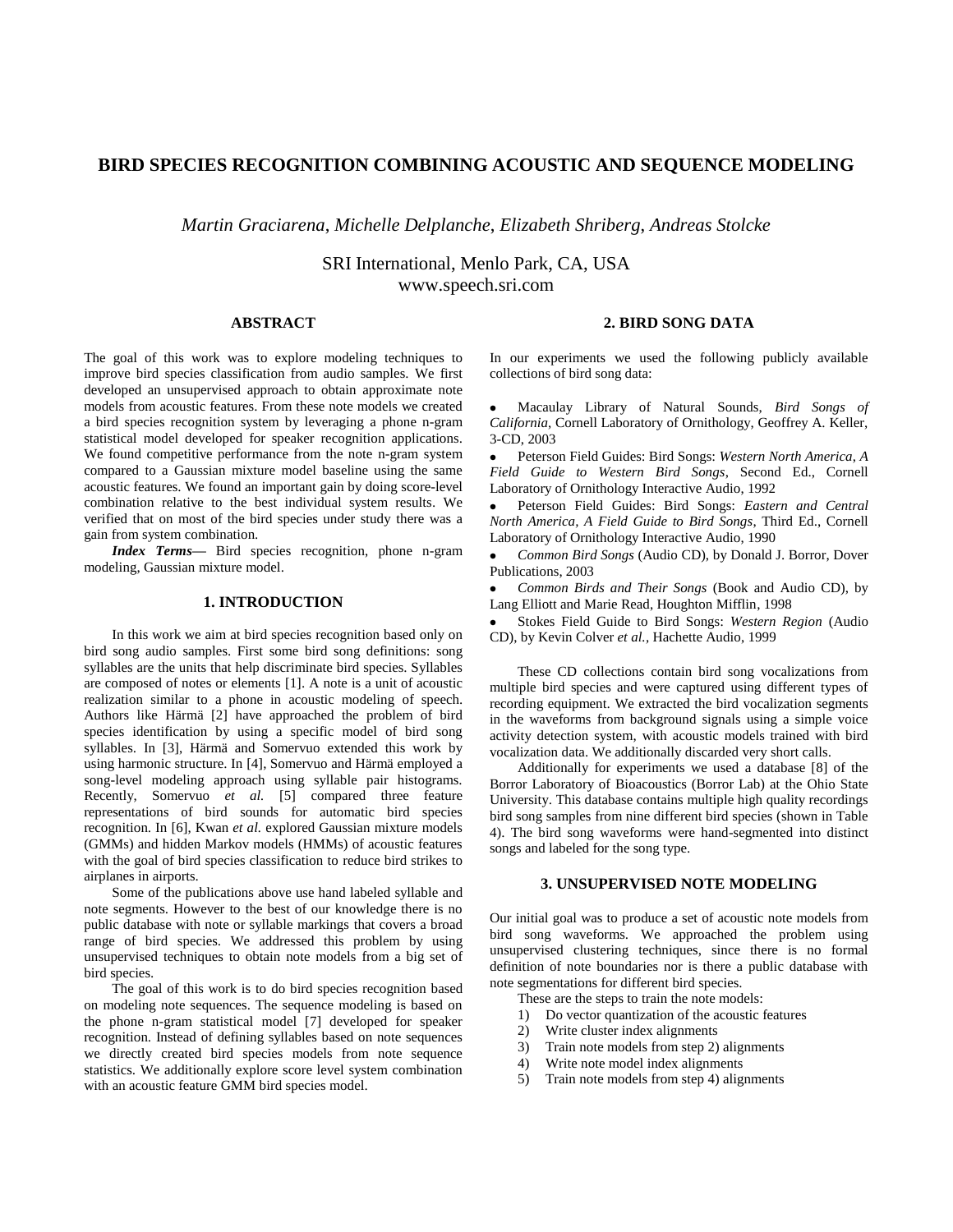The purpose of doing a two-pass approach is that the models trained in step 3) are better that the clusters trained in 1). The alignments produced should also be better.

Note models are three-state HMMs, similar to speech phone models. For training we used data from the CD collection described in Section 2 which contains data from 93 bird species.

Figures 1 through 3 present examples of the note model index alignments. Each figure comprises two graphs. The upper graph contains the bird song waveform for a given bird species, and the lower graph contains the note alignment for a note model with 60 classes.



Figure 1 – Bird Song Waveform (upper graph) and Note Model Indexes (bottom graph) for *Chipping Sparrow* Bird Species



Figure 2 – Bird Song Waveform (upper graph) and Note Model Indexes (bottom graph) for *Carolina Wren* Bird Species



Figure 3 – Bird Song Waveform (upper graph) and Note Model Indexes (bottom graph) for *Song Sparrow* Bird Species

Figure 1 illustrates the waveform and note model indexes or alignments for the *Chipping Sparrow* bird species. As shown, the bird song comprises a repetitive sequence of syllables. The note model alignment somewhat follows the syllable patterns with similar note model index sequences. In Figure 2 for the *Carolina Wren* bird species, the note model index sequence again follows the syllable patterns, just like in Figure 1. However the note model indices from Figures 1 and 2 are different. Figure 3 is the *Song Sparrow* example. This bird species is known for having a very rich repertoire of different syllables. This example illustrates that the complex song comprises some repetitive sub-songs, and those sub-songs have repetitive note index sequences as well.

Syllable units can be derived from note sequences. However, in this work we did not formally define syllable units. Rather, we computed statistics from note sequences, such as unigrams and bigrams. In some sense these statistics capture information similar

to syllables, since if a note sequence is repeated often it will have a high probability in our model.

# **4. NOTE N-GRAM SYSTEM**

Once the note models were obtained we used a probabilistic framework to create bird species models. We used the phone ngram system developed for speaker recognition and called it the note n-gram. The phone n-gram can model phone sequences in a discriminative framework using support vector machines (SVMs). The analogy is that notes in bird songs are the similar to phones in speech.

The note n-gram model has several advantages over the GMM. First, it can model longer time dependencies than the GMM, which operates only at the frame level with some context information given by the deltas. In addition, the SVM provides a discriminative framework where each bird species model is trained to maximize the margin between the correct bird species samples and the impostors. Another advantage is the multiscale modeling provided by using unigrams, bigrams, and trigrams, which basically enables modeling at different lengths. Finally, it provides a framework to model short syllables without explicitly defining them. To train and test with the note n-gram model, we first compute the features for the train and test samples:

- 1) Compute note-loop lattices from bird song waveforms
- 2) Extract expected note n-gram statistics from lattices
- 3) Normalize features (we used rank normalization)

To build bird species-dependent models, we trained a bird species-specific model by training the SVM with correct bird species features and with negative features (from background model data).

Finally, during testing we score the bird species SVM with features computed from the test sample.

#### **5. BIRD SPECIES RECOGNITION EXPERIMENTS**

We used a speaker verification paradigm in our experiments. For a given bird species model we used two types of testing data – one from other samples of the same bird species (called *true trials*) and the other using samples from other bird species (called *impostor trials*). In this paradigm the task is to make a decision on whether to accept or reject the trial sample as being from the same bird species as the sample in the training model. If an impostor trial is accepted, it is called a *false acceptance error.* If a true trial is rejected, it is called a *false rejection error*. The equal error rate (EER) is the point at which the percent of false acceptance errors and percent of false rejection errors are equal. Typically, the number of impostor trials is one or two orders of magnitude larger than the number of true trials.

For training and testing experiments we used a database [8] of the Borror Laboratory of Bioacoustics (Borror Lab) at the Ohio State University. This database contains bird song samples from nine different bird species (see Table 4 below for the bird species). The bird song waveforms were hand-segmented into distinct songs and labeled for the song type.

For note model training and background GMM training data we used data from the CD collection described in Section 2. We used data from 93 bird species and four bird song waveform samples per bird species. These recordings had varying sound quality. Some were clean, but some were noisier than the Borror Lab data.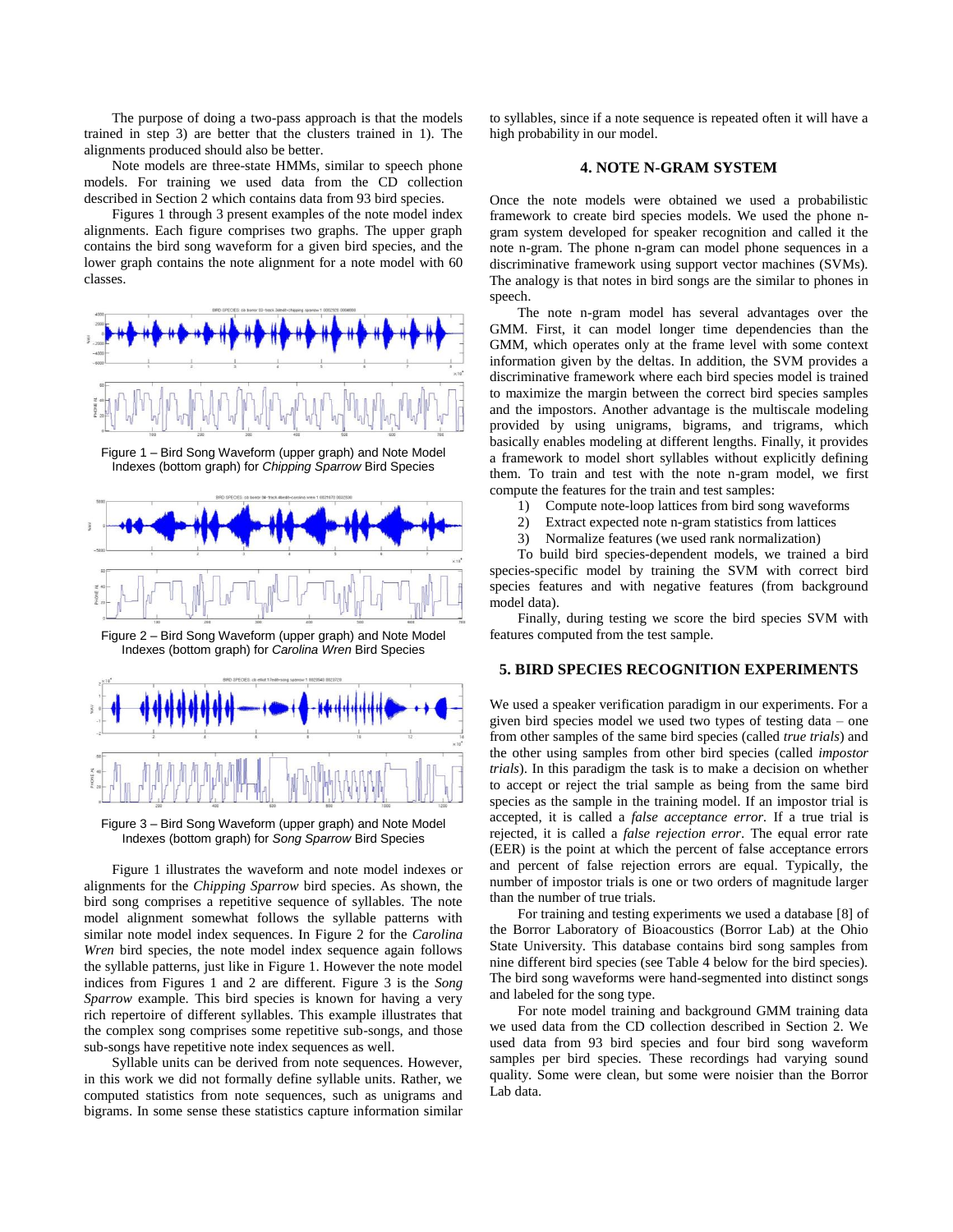We report results using all songs (which involves testing and training with songs regardless of whether they are the same as or different from the songs used in training) for all nine bird species. They are called All Songs results. We called the case of training and testing with the same song type of a given bird species the Same Song case*.* Training and testing with a different song was called Different Song case*.* Only five bird species had different song types, the rest of the bird species produced a single song type.

## **5.1. GMM Results**

A GMM system [9] was used to model mel frequency cepstral coefficient (MFCC) features computed on bird vocalization waveforms. The system is based on the GMM-UBM model paradigm, in which a bird species model is adapted from a universal background model (UBM). Maximum a posteriori (MAP) adaptation was used to derive a bird species model from the UBM. The GMM has either 1024 or 2048 Gaussian components. The front end uses utterance-level mean and variance normalization [7]. The parameters of the front end were the optimal parameters described in our earlier paper on this subject [10].

Table 1 shows the GMM system EER results for All, Same and Different song conditions for two different number of Gaussians.

Table 1 – GMM Results

| System -<br># Gaussians | EER %        |              |                     |
|-------------------------|--------------|--------------|---------------------|
|                         | All<br>Songs | Same<br>Song | <b>Diff</b><br>Song |
| GMM - 1024 Gaussians    | 17.5         | 14.1         | 19.7                |
| GMM - 2048 Gaussians    | 16.7         | 13.4         | 19.3                |

We conclude from Table 1 that in the All Songs case there is a big EER reduction from using a bigger GMM. We also see that the EER of the Same Song case is lower than the EER of the Different Song case. Clearly, it is much more difficult to identify a bird species when the bird species model was trained and tested with Different Songs from the same bird species. However, comparing the EERs from the Same Song and from the Different Songs condition, it is clear that most of the gain comes from the Same Song case.

## **5.2. Note n-Gram Results**

We trained the note models on the birdsong CD data described earlier. Several note models of different number of notes were trained. The acoustic features used to train the note models were the same as those used in the GMM modeling.

We used a full n-gram vocabulary; that is, all possible note index combinations were used.

Table 2 shows the EER results of the note n-gram system. We first explored the number of different notes. We present results comparing the use of unigrams, then unigram and bigrams, and finally unigrams, bigrams, and trigrams. Different statistics are combined by simply concatenating the normalized frequency vectors for each analysis level. Finally, we show results for all songs, same song, and different song condition. The best result is indicated in bold in each column.

Table 2 – Note n-gram Results

| System -                        |                         | EER%         |              |                     |
|---------------------------------|-------------------------|--------------|--------------|---------------------|
| # Notes<br><b>Models</b>        | n-gram<br><b>Orders</b> | All<br>Songs | Same<br>Song | <b>Diff</b><br>Song |
| Note n-gram -<br>10 Note Models | 1                       | 21.9         | 17.2         | 24.3                |
|                                 | $1+2$                   | 21.2         | 14.2         | 24.2                |
|                                 | $1+2+3$                 | 19.9         | 13.0         | 23.3                |
|                                 | 1                       | 20.3         | 14.6         | 23.0                |
| Note n-gram -<br>30 Note Models | $1+2$                   | 17.5         | 12.8         | 20.0                |
|                                 | $1 + 2 + 3$             | 16.5         | 13.5         | 18.5                |
| Note n-gram -<br>60 Note Models | 1                       | 18.7         | 14.0         | 20.8                |
|                                 | $1+2$                   | 17.3         | 13.7         | 19.0                |
|                                 | $1+2+3$                 | 16.5         | 13.5         | 18.3                |
| Note n-gram -<br>90 Note Models | 1                       | 18.6         | 13.9         | 21.0                |
|                                 | $1+2$                   | 17.0         | 14.7         | 18.5                |
|                                 | $1 + 2 + 3$             | 17.0         | 14.8         | 18.1                |

We see in Table 2 that for the All Songs condition the 60 note model performs the best, and its performance compares well to the GMM system in Table 1. In addition, there is an advantage in all cases of combining unigrams, bigrams, and trigrams over either using unigrams or combining unigrams and bigrams. Comparison of the Same and Different Song conditions showed an opposite trend. For the Same Song condition, using a model of fewer than 60 notes seems optimal. However, for the Different Song condition, a model of more than 60 notes is better. This means that when there are fewer note classes, it is better to model the same song per bird species. However, having more classes improves generalization across different songs of a given bird species. The optimal 60 note classes seem to be a balance between these two trends.

#### **5.3. System Combination Results**

In evaluating the score-level combination of the GMM and the note n-gram system, we used a simple equal weight at the score level.

Table 3 shows the system combination EER results using the best GMM system from Table 1 and the best note n-gram from Table 2. We present results for all songs, same song, and different songs condition.